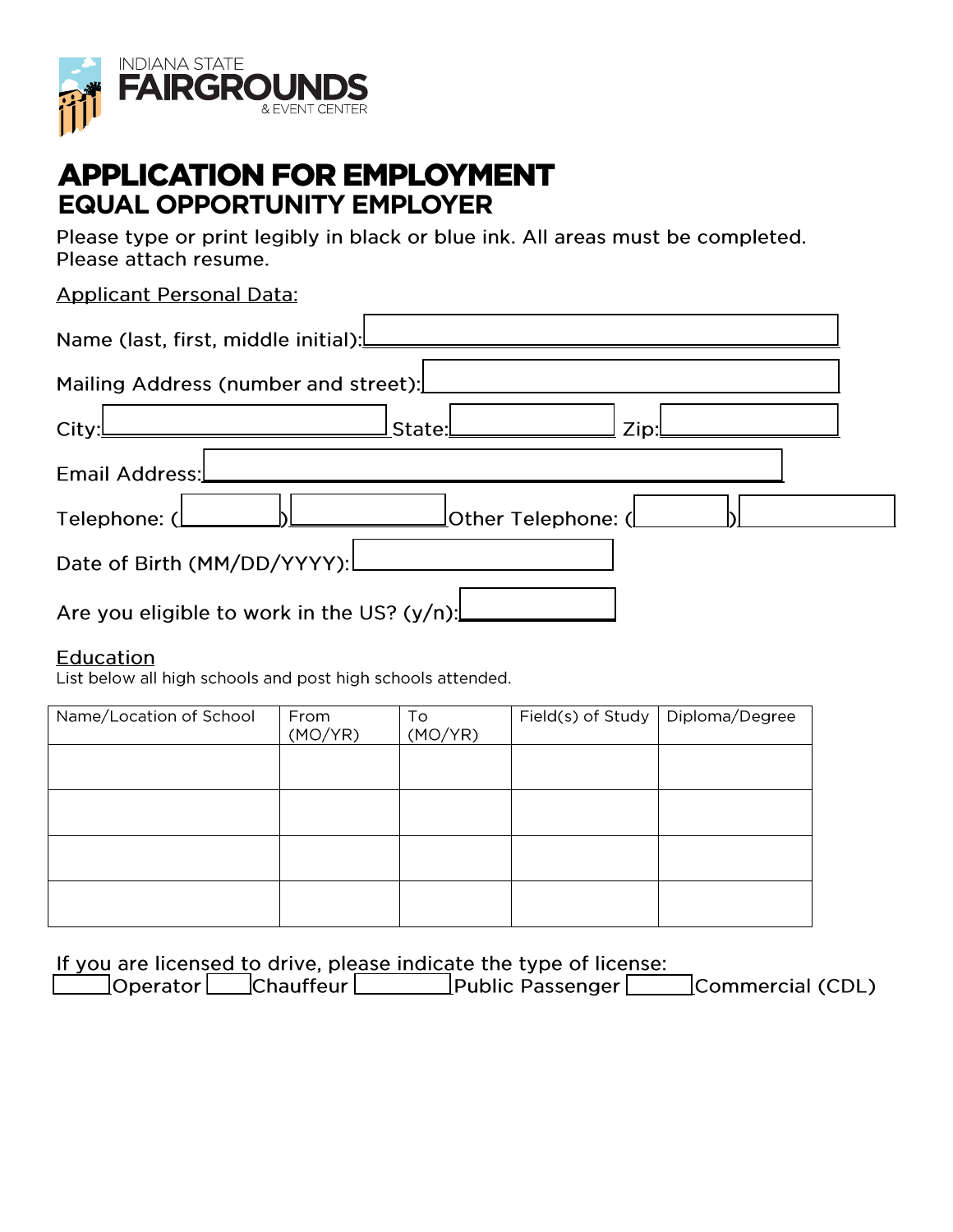# Work History (Please attach additional sheets if necessary)

| Title of present or previous job:                                      |  |
|------------------------------------------------------------------------|--|
| To (MM/DD/YYYY):<br>From (MM/DD/YYYY):                                 |  |
| Employer & Address:                                                    |  |
| Number of hours worked per week:<br>Telephone Number:                  |  |
| <b>Work Duties:</b>                                                    |  |
|                                                                        |  |
|                                                                        |  |
| <b>Reason for Leaving:</b>                                             |  |
| Title of present or previous job:                                      |  |
| To (MM/DD/YYYY):<br>From (MM/DD/YYYY):                                 |  |
| Employer & Address:                                                    |  |
| Number of hours worked per week: $\lfloor$<br><b>Telephone Number:</b> |  |
| <b>Work Duties:</b>                                                    |  |
|                                                                        |  |
|                                                                        |  |
| <b>Reason for Leaving:</b>                                             |  |
| Title of present or previous job:                                      |  |
| To (MM/DD/YYYY):<br>From (MM/DD/YYYY):                                 |  |
| Employer & Address:                                                    |  |
| Number of hours worked per week:<br>Telephone Number:                  |  |
| <b>Work Duties:</b>                                                    |  |
|                                                                        |  |
|                                                                        |  |
| <b>Reason for Leaving:</b>                                             |  |
| Title of present or previous job:                                      |  |
| To (MM/DD/YYYY):<br>From (MM/DD/YYYY):                                 |  |
| Employer & Address:                                                    |  |
| Number of hours worked per week:<br>Telephone Number:                  |  |
| <b>Work Duties:</b>                                                    |  |
|                                                                        |  |
|                                                                        |  |
| Reason for Leaving:                                                    |  |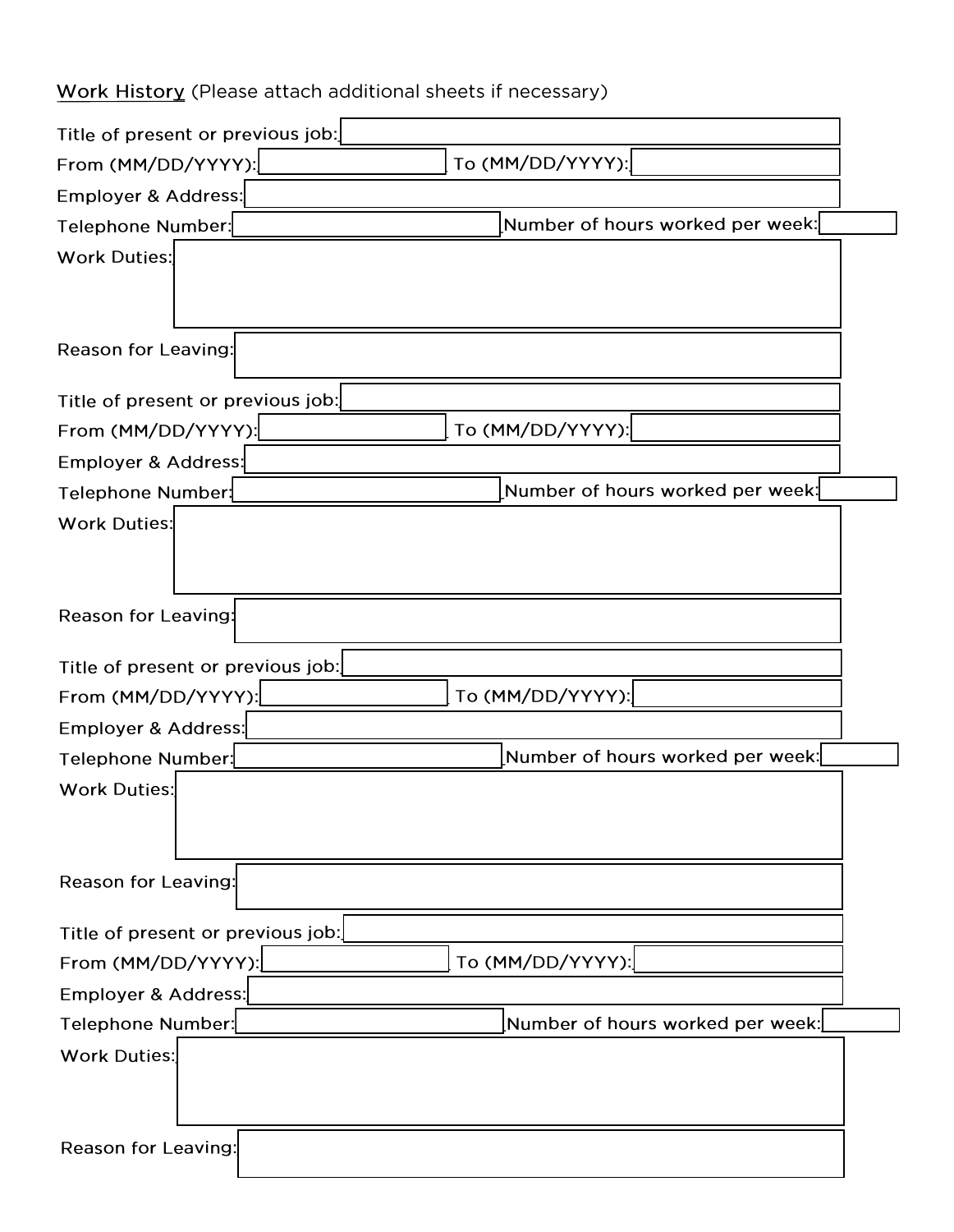#### References

| Name:             | Relationship: |
|-------------------|---------------|
| Telephone Number: |               |
| Name:             | Relationship: |
| Telephone Number: |               |
| Name:             | Relationship: |
| Telephone Number: |               |

#### **Certificate of Applicant and Authorization of Reference and/or Employment Verification:**

I certify that there are no misrepresentations in or falsifications of these statements and answers. I am aware that if investigations disclose such, my application may be disqualified, my name removed from all eligible lists, and my future applications may not be accepted. I am  $\Box$ also aware that falsification of this application, or any accompanying data, may result in my dismissal from any position in State employment. I authorize any person, agency, partnership,

• or corporation having any information concerning my background, educational record, or • employment record to release such information. This information is to be used for possible

| employment with the Indiana State Fair Commission. |  |
|----------------------------------------------------|--|
|                                                    |  |

| Signature: | Date: |  |
|------------|-------|--|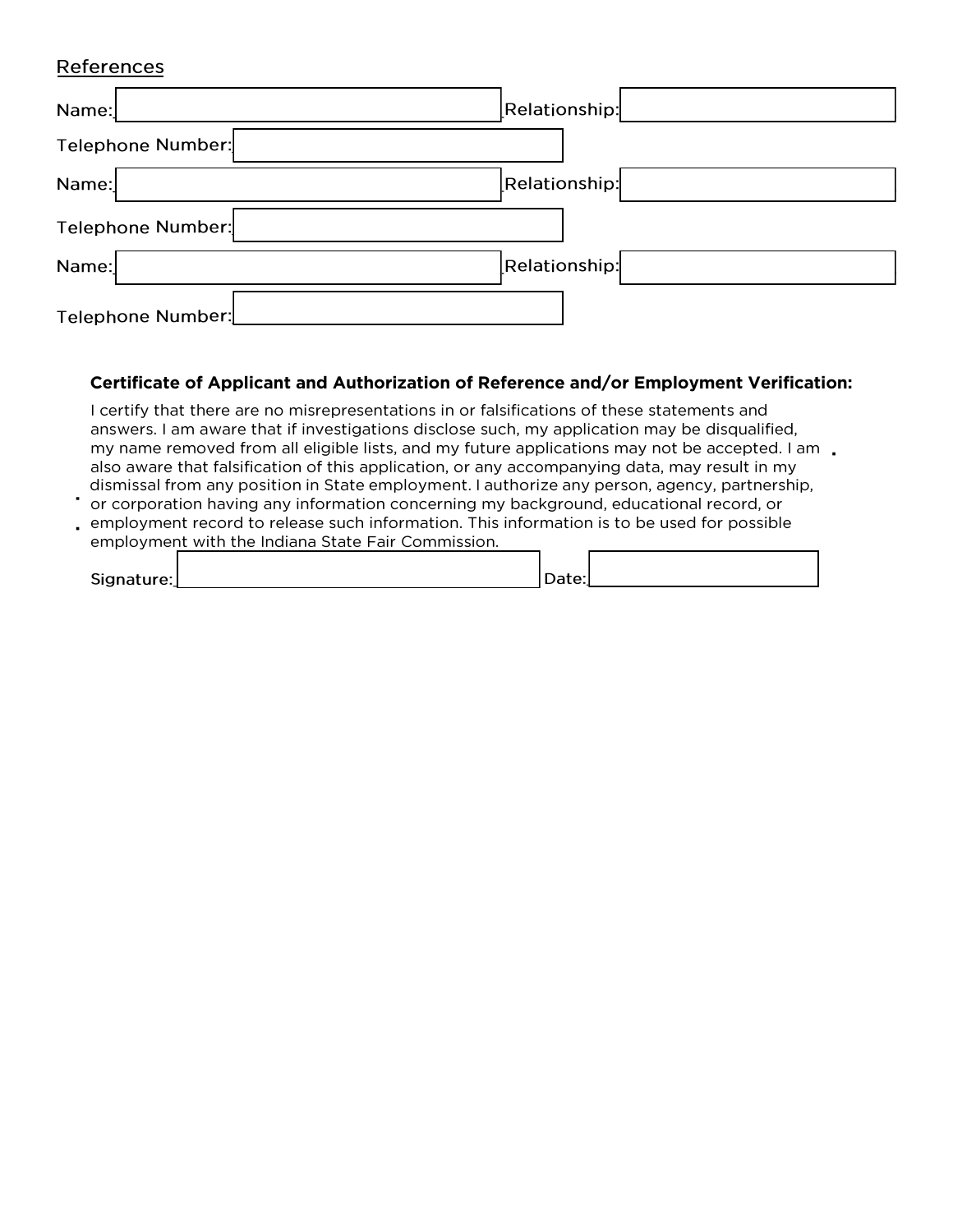

### **APPLICANT DISCLOSURE AND RELEASE FOR CONSUMER AND INVESTIGATIVE CONSUMER REPORTS**

State Form 51334 (R2 / 8-05 )

In connection with my application for employment with the State of Indiana, I understand that a consumer report and/or investigative consumer report, as defined by the Fair Credit Reporting Act (FCRA), may be obtained by an agent of the State of Indiana or from BARADA ASSOCIATES INC., its agents or employees, and I authorize all corporations, employers, co-workers, references, credit reporting agencies, educational institutions, licensing bodies, courts, law enforcement agencies, governmental agencies or departments, and military services to provide information about my background, including but not limited to driving records, court records, credit report, academic records, professional license record and employment information or records. I agree to release the aforesaid from any liability for collecting that information.

I understand that an investigative consumer report is a special type of consumer report that is obtained through interviews and may contain information about my character, general reputation, personal characteristics, and/or mode of living. Upon my written request within a reasonable period of time, a complete disclosure of the nature and scope of that investigation will be made to me in writing within five days of the date on which the request was received.

I further authorize the State of Indiana, if I am hired, to request a consumer report and/or investigative consumer report about me, for employment related purposes, at any time during the course of my employment to the extent allowed by law. I agree that this Disclosure and Release will be valid, now or in the future, in original, faxed, copied or electronic form.

I acknowledge that I have received a copy of the "Summary of Your Rights Under the Fair Credit Reporting Act."

| <b>First Name</b>                                                                                                                                                         | Full Middle                                                                            |
|---------------------------------------------------------------------------------------------------------------------------------------------------------------------------|----------------------------------------------------------------------------------------|
| Last                                                                                                                                                                      | Suffix                                                                                 |
| Any other name(s) used                                                                                                                                                    |                                                                                        |
| Social Security #                                                                                                                                                         | Date of Birth (MM/DD/YYYY)                                                             |
| The State is requesting your SSN under authority IC 4-1-8 to<br>accomplish statutory purposes. Disclosure is mandatory and<br>this form will not be processed without it. | I understand that my date of birth will be<br>used solely for identification purposes. |
| Position Applied For                                                                                                                                                      |                                                                                        |
| <b>Present Address</b>                                                                                                                                                    |                                                                                        |
| City/State/Zip/County                                                                                                                                                     |                                                                                        |
| Telephone Number(s)                                                                                                                                                       |                                                                                        |
| Previous Cities/States of Residence During Last 7 Years                                                                                                                   |                                                                                        |
| Driver's License #                                                                                                                                                        | State of Issuance                                                                      |
| <b>Signature of Applicant</b>                                                                                                                                             | Date                                                                                   |

#### **California, Minnesota, and Oklahoma residents only**:

Please initial here only if you are requesting a copy of the consumer report prepared on you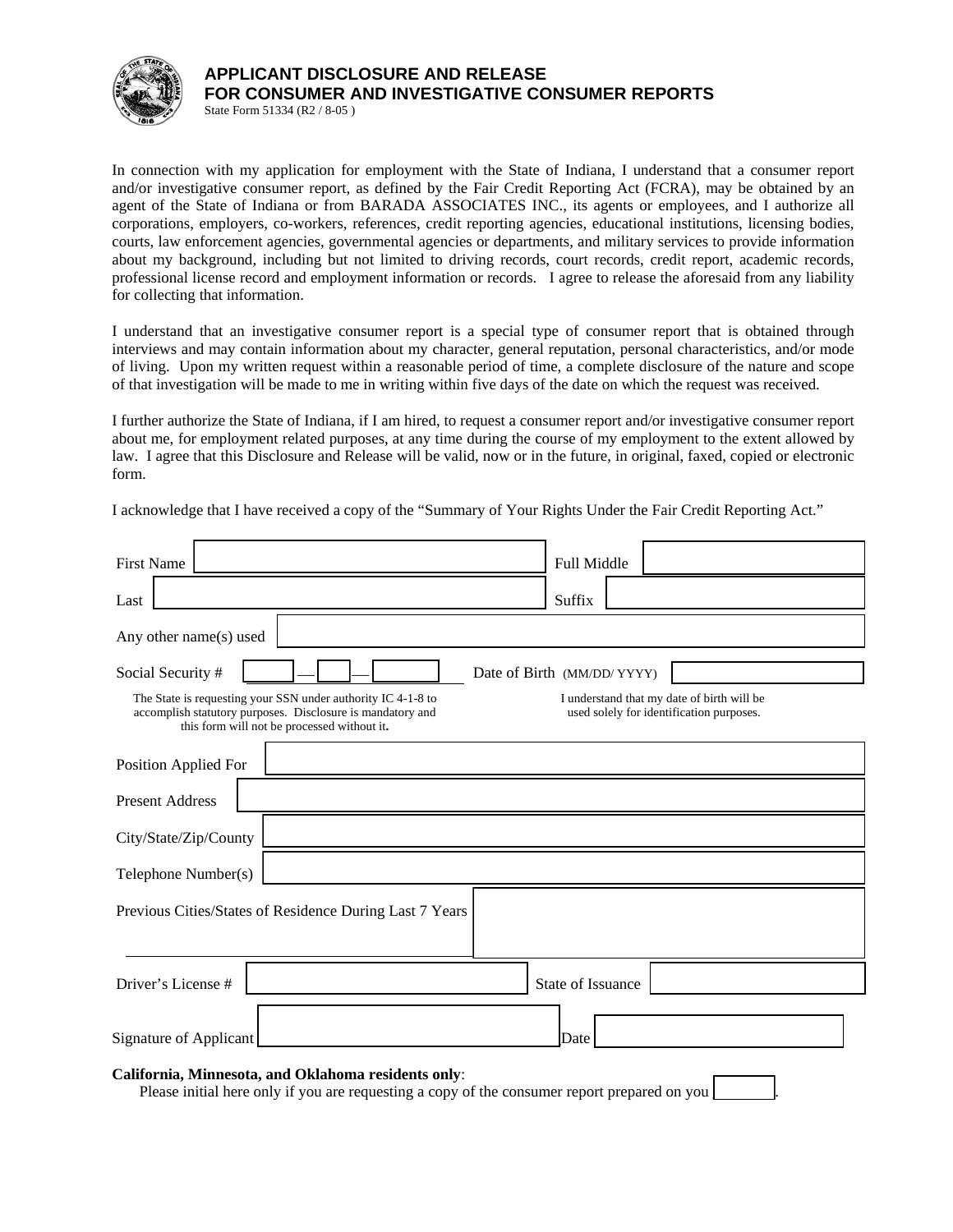*Para Informacion en espanol, visite www.ftc.gov/credit o escribe a la FTC Consumer Response Center, Room 130-A 600 Pennsylvania Ave. N. W., Washington, D.C.* 

## **A summary of Your Rights Under the Fair Credit Reporting Act**

The federal Fair Credit Reporting Act (FCRA) promotes the accuracy, fairness, and privacy of information in the files of consumer reporting agencies. There are many types of consumer reporting agencies, including credit bureaus and specialty agencies (such as agencies that sell information about check writing histories, medical records, and rental history records). Here is a summary of your major rights under the FCRA. **For more information, including information about additional rights, go to www.ftx.gov/credit or right to: Consumer Response Center, Room 130-A, Federal Trade Commission, 600 Pennsylvania Ave. N.W., Washington, D.C. 20580.**

- **You must be told if information in your file has been used against you.** Anyone who uses a credit report or another type of consumer report to deny you application for credit, insurance, or employment – or to take another adverse action against you – must tell you, and must give you the name, address, and phone number of the agency that provided the information.
- **You have the right to know what is in your file.** You may request and obtain all the information about you in the files of a consumer-reporting agency (your "file disclosure"). You will be required to provide proper identification, which may include your Social Security number. In many cases, the disclosure will be free. You are entitled to a free disclosure if:
	- a person has taken adverse action against you because of information in your credit

report:

- you are the victim of identify theft and place a fraud alert in your file:
- you are on public assistance:
- you are unemployed but expect to apply for employment within 60 days.

In addition, by September 2005 all consumers will be entitled to one free disclosure every 12 months upon request from each nationwide credit bureau and from nationwide specialty consumer reporting agencies. See www.ftc.gov/credit for additional information.

- **You have the right to ask for a credit score.** Credit scores are numerical summaries of your credit-worthiness based on information from credit bureaus. You may request a credit score from consumer reporting agencies that create scores or distribute scores used in residential real property loans, but you will have to pay for it. In some mortgage transactions, you will receive credit score information fro free from the mortgage lender.
- **You have the right to dispute incomplete or inaccurate information.** If you identify information in your file that is incomplete or inaccurate, and report it to the consumer reporting agency, the agency must investigate unless your dispute is frivolous. See www.ftc.gov/credit for an explanation of dispute procedures.
- **Consumer reporting agencies must correct or delete inaccurate, incomplete or unverifiable information.** Inaccurate, incomplete or unverifiable information must be removed or corrected, usually within 30 days. However, a consumer reporting agency may continue to report information it has verified as accurate.